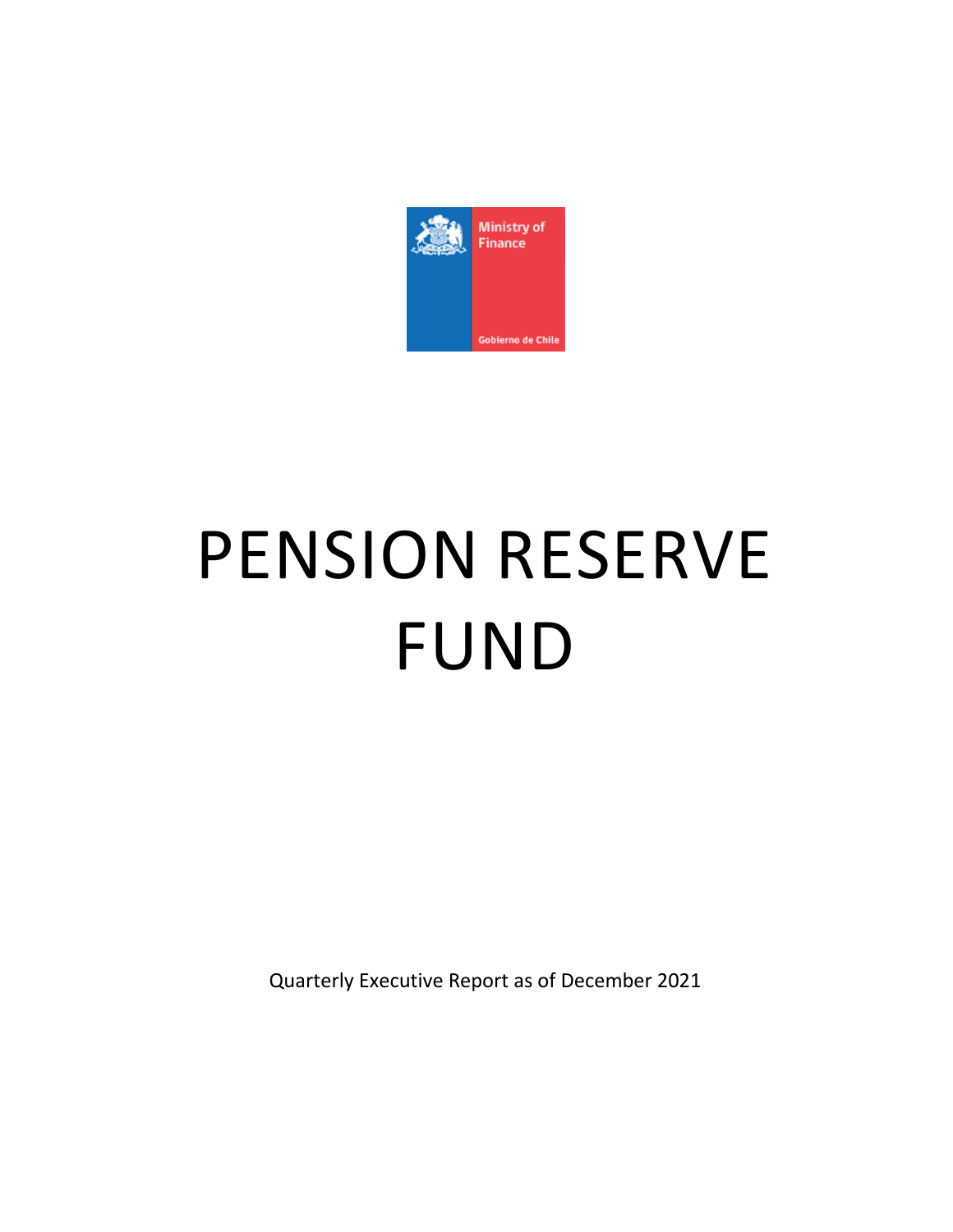# **EXECUTIVE SUMMARY**

## **Fourth Quarter 2021**



Source: Ministry of Finance, based on information provided by JPMorgan.



## **Portfolio composition**

Source: Ministry of Finance, based on information provided by JPMorgan.

 $\overline{a}$ 

 $1$  Returns reported in this document correspond to the Time Weighted Rate of Return (TWR), unless otherwise stated. Returns for periods greater than one year are annualized. For periods of less than one year, the return corresponds to the change during the period. Net returns reported are net of management fees.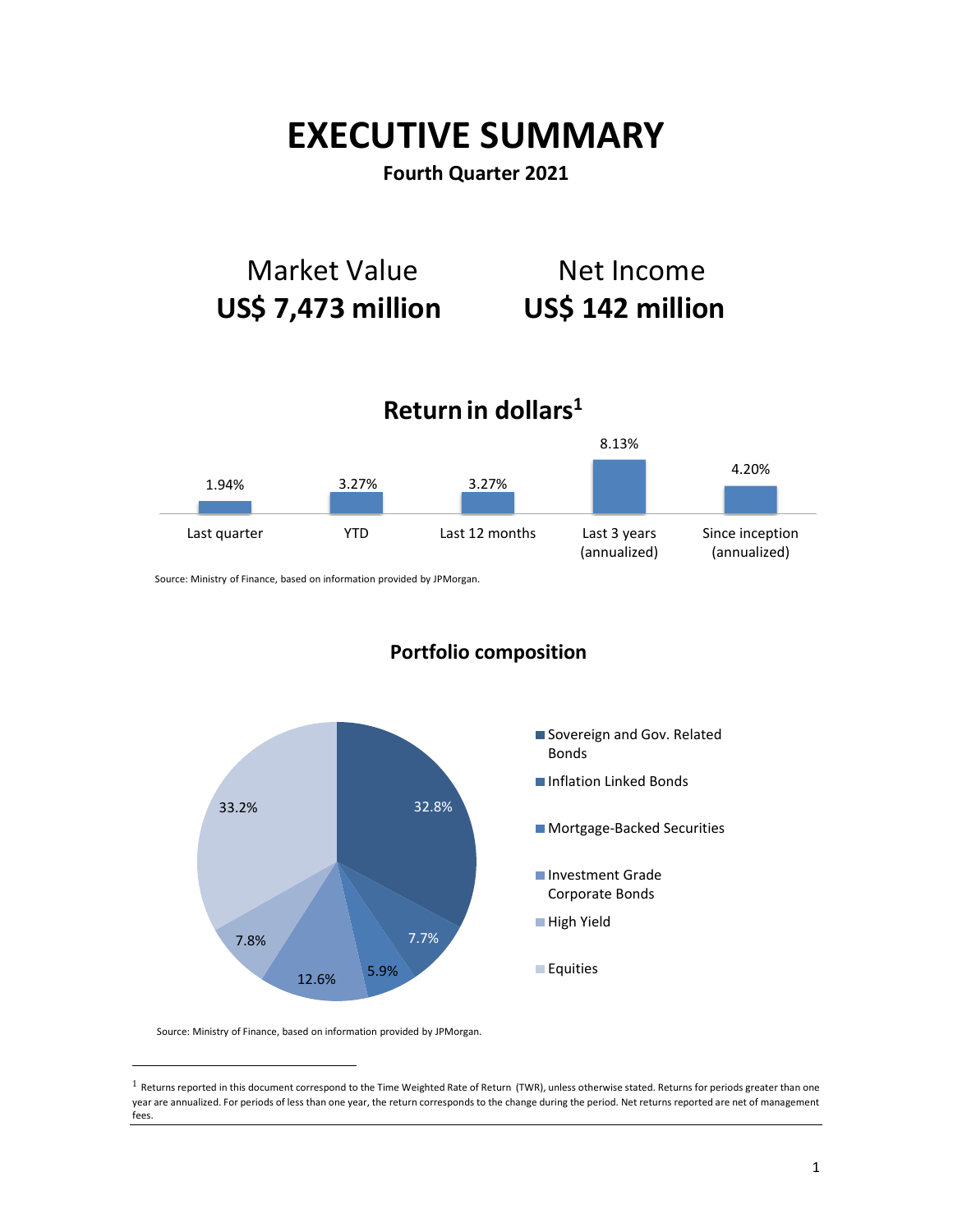## **I. Market Value of the Fund**

#### **Table 1**: **Quarterly change in market value**

(millions of dollars)

| <b>Changes in Market Value</b>      |                | 2021           |                |         |                 |  |
|-------------------------------------|----------------|----------------|----------------|---------|-----------------|--|
| (US\$ million)                      | Q <sub>1</sub> | Q <sub>2</sub> | Q <sub>3</sub> | Q4      | Inception $(a)$ |  |
| <b>Starting Market Value</b>        | 10,156.8       | 10,080.1       | 7,386.5        | 7,331.4 | 0.0             |  |
| Contributions                       | 0.0            | 0.0            | 0.0            | 0.0     | 9,477.1         |  |
| Withdrawals                         | 0.0            | $-2,959.8$     | 0.0            | 0.0     | $-5,951.8$      |  |
| <b>Accrued Interest</b>             | 37.8           | 39.7           | 36.6           | 37.5    | 2,287.3         |  |
| Capital Gains (Losses)              | $-112.9$       | 228.0          | $-90.7$        | 106.2   | 1,712.6         |  |
| Admin., Custody and Other Costs (b) | $-1.6$         | $-1.6$         | $-1.0$         | $-2.2$  | $-52.4$         |  |
| <b>Final Market Value</b>           | 10,080.1       | 7,386.5        | 7.331.4        | 7.472.9 | 7,472.9         |  |

(a) The PRF was stablished with an initial contribution of US\$ 604.5 million on December 28, 2006. Also, US\$ 0.09 million were contributed corresponding to the accrued interest experienced in 2006.

(b) It includes costs associated with consultants and others.

Source: Ministry of Finance, based on information provided by JPMorgan.

#### **Figure 1: PRF market value development**

(millions of dollars)



Source: Ministry of Finance, based on information provided by JPMorgan.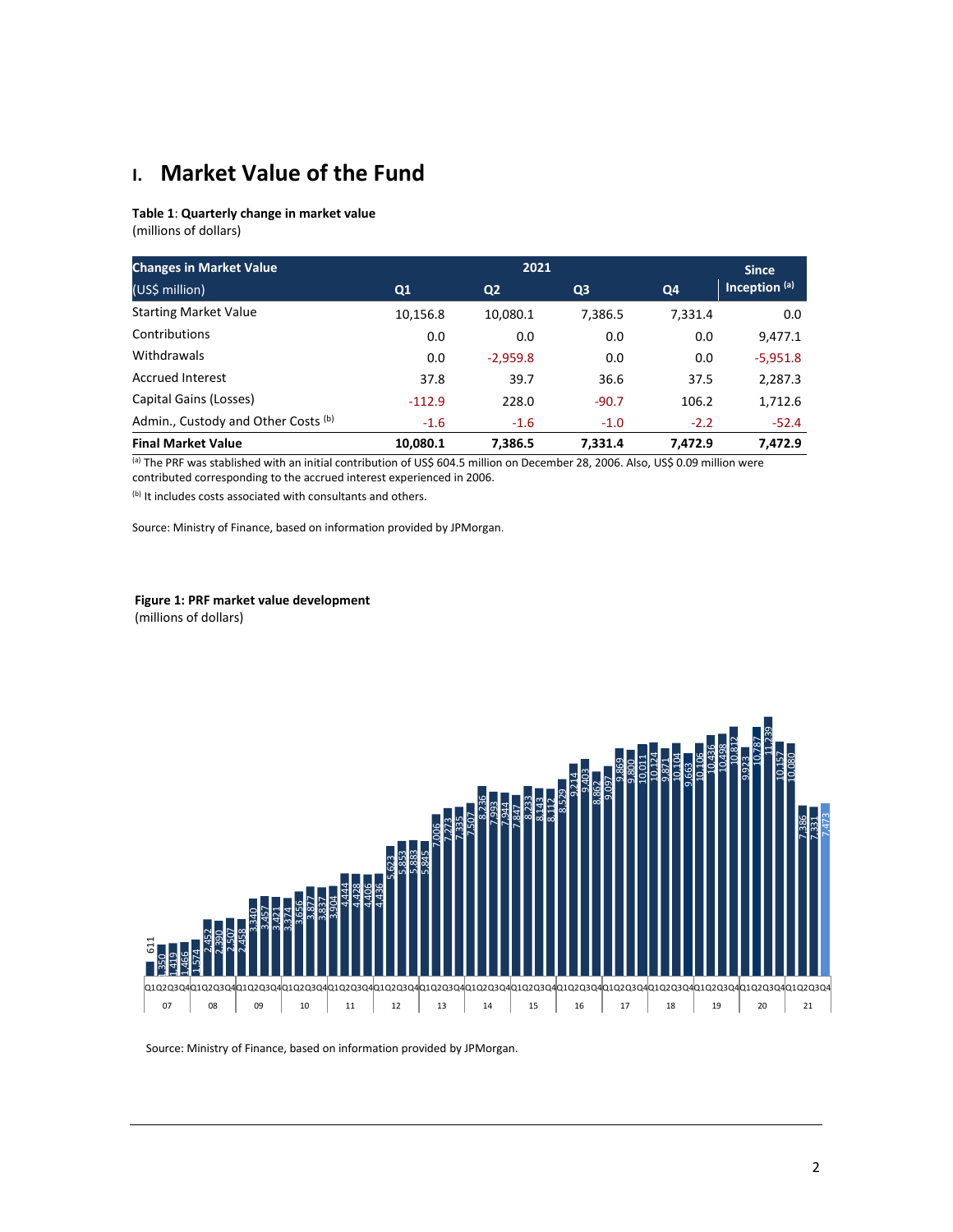### **II. Returns**

**Table 2**: **Performance net of fees by asset class<sup>2</sup>** (percent)

| Returns <sup>(a)</sup>                 | Last 3<br>months | <b>YTD</b> | Last 12<br>months | Last 3 years<br>(annualized) | <b>Since</b><br>Inception<br>(annualized) | Inception    |
|----------------------------------------|------------------|------------|-------------------|------------------------------|-------------------------------------------|--------------|
| Sovereign and Government Related Bonds | $-0.75%$         | $-5.57%$   | $-5.57%$          | 3.31%                        | 1.14%                                     | $01$ -Jan-12 |
| Inflation Indexed Sov. Bonds           | 2.66%            | 2.62%      | 2.62%             | 7.73%                        | 3.54%                                     | $01$ -Jan-12 |
| <b>US Agencies MBS</b>                 | $-0.64%$         | $-1.10%$   | $-1.10%$          | 2.99%                        | 2.99%                                     | 22-Jan-19    |
| Corporate Bonds                        | $-0.60%$         | $-3.12%$   | $-3.12%$          | 6.06%                        | 3.55%                                     | 17-Jan-12    |
| High Yield Bonds                       | $-0.86%$         | 0.73%      | 0.73%             | 5.37%                        | 5.37%                                     | 22-Jan-19    |
| Equities                               | 6.86%            | 18.83%     | 18.83%            | 20.13%                       | 11.76%                                    | 17-Jan-12    |
| <b>Total Long Term</b>                 | 1.94%            | 3.79%      | 3.79%             | 9.00%                        | 4.37%                                     | 01-Apr-07    |
| Total Composite (b)                    | 1.94%            | 3.27%      | 3.27%             | 8.13%                        | 4.20%                                     | 01-Apr-07    |
| Exchange rate (CLP)                    | 5.81%            | 19.54%     | 19.54%            | 6.92%                        | 3.13%                                     | 01-Apr-07    |
| Return in CLP(c)                       | 7.86%            | 23.45%     | 23.45%            | 15.61%                       | 7.46%                                     | 01-Apr-07    |

(a) *Time Weighted Return* (it is calculated as the growth rate of the funds that were invested throughout the period).

(b) Includes the Short-Term portfolio which begins on October 1, 2020 and ends on June 8, 2021.

(c) Return in CLP corresponds to the sum of the percentage change of the exchange rate CLP/USD and the return in USD.

Source: Ministry of Finance, based on information provided by JPMorgan.

#### **Figure 2: Quarterly net returns in dollars (TWR)**

(percent)

 $\overline{a}$ 



Source: Ministry of Finance, based on information provided by JPMorgan.

 $2$  Returns for periods of more than one year are compound annualized rates while those for less than a year correspond to the change as seen in the stated period. To meet high standards of transparency and provide a better assessment of the gains or losses on investments, the Ministry of Finance discloses the fund's return in different time horizons and currencies. With respect to the time horizon, it is important to note that, in keeping with the medium-and long term investment policy, the return assessment should focus on that period, disregarding fluctuations that may occur monthly or quarterly. With regard to returns expressed in different currencies, the return in US dollars allows for an assessment which is more in line with the investment policy given that the fund's resources are wholly invested abroad and in foreign currencies. The return in Chilean pesos is also disclosed. This return reflects changes in the pesodollar exchange rate and, therefore, may experience greater fluctuations. Finally, as with any investment, returns obtained in the past do not guarantee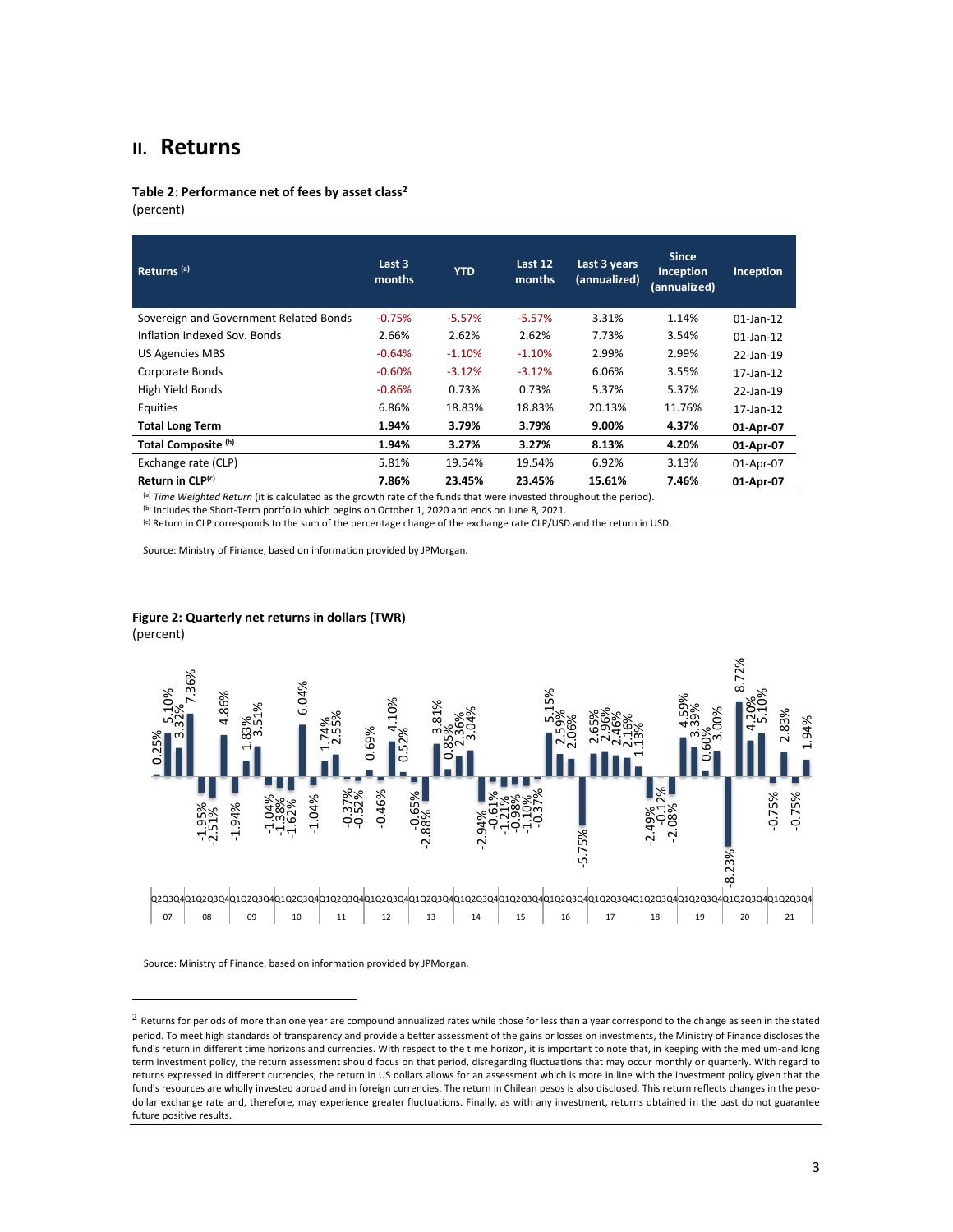#### **Table 3**: **Excess returns**

(basis points)

| <b>Asset Class</b>                     | Last<br>3 months | <b>YTD</b> | Last<br>12 months | Last 3 years<br>(annualized) | <b>Since</b><br>Inception<br>(annualized) | Inception  |
|----------------------------------------|------------------|------------|-------------------|------------------------------|-------------------------------------------|------------|
| Sovereign and Government Related Bonds | $-1$             | 11         | 11                | 26                           | $-1$                                      | 01-01-2012 |
| Inflation Indexed Sov. Bonds           | $-5$             | $-7$       | $-7$              | $\mathbf{1}$                 | 14                                        | 01-01-2012 |
| <b>US Agencies MBS</b>                 | $-27$            | $-6$       | $-6$              | $-4$                         | $-4$                                      | 22-01-2019 |
| Corporate Bonds                        | $-14$            | $-22$      | $-22$             | $-6$                         | $-26$                                     | 17-01-2012 |
| High Yield Bonds                       | $-15$            | $-26$      | $-26$             | $-28$                        | $-28$                                     | 22-01-2019 |
| Equities                               | 8                | $-23$      | $-23$             | $-87$                        | $-54$                                     | 17-01-2012 |
| <b>Total Long Term</b>                 | $\overline{2}$   | 32         | 32                | $-27$                        | $-25$                                     | 01-04-2007 |
| Total Composite <sup>(a)</sup>         | $\overline{2}$   | 22         | 22                | $-29$                        | $-25$                                     | 01-04-2007 |

(a) Includes the Short-Term portfolio which begins on October 1, 2020 and ends on June 8, 2021.

Source: Ministry of Finance, based on information provided by JPMorgan.

#### **Figure 3: Internal rate of return in dollars (IRR)** (percent)



(a) The PRF portfolio has a start date of April 1th, 2007.

Source: Ministry of Finance, based on information provided by JPMorgan.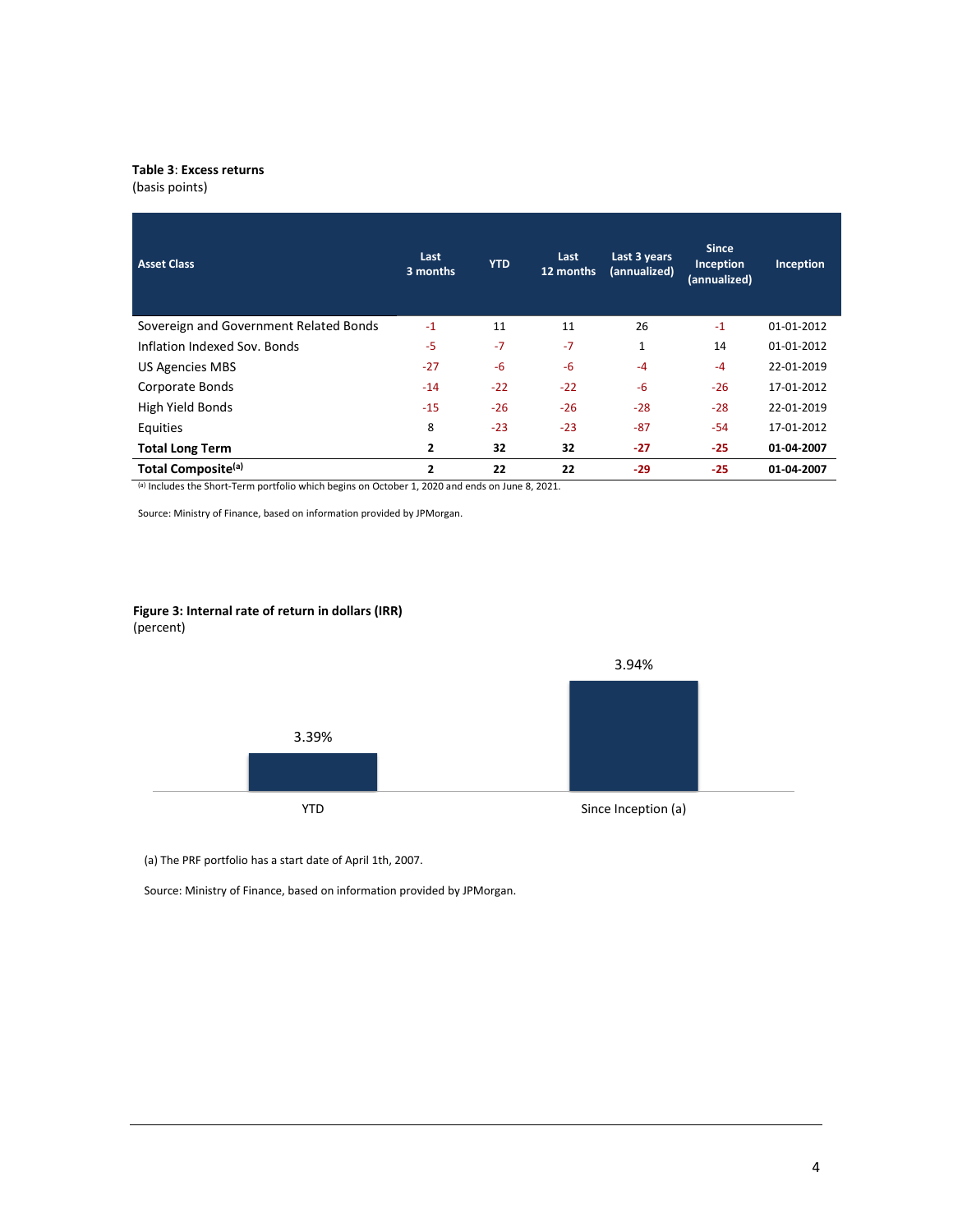## **III. Long Term Invesment Portfolio (LTIP)**

#### **III.1. Total portfolio**

#### **Figure 4: Investment by asset class** (percent of LTIP)



#### **Figure 5: Investment by currency** (percent of LTIP)



Source: Ministry of Finance, based on information provided by JPMorgan.

Source: Ministry of Finance, based on information provided by JPMorgan.



Others **P** 

**Figure 7: Investment by economic sector** (percent of LTIP)





11.5 13.2

Source: Ministry of Finance, based on information provided by JPMorgan.

5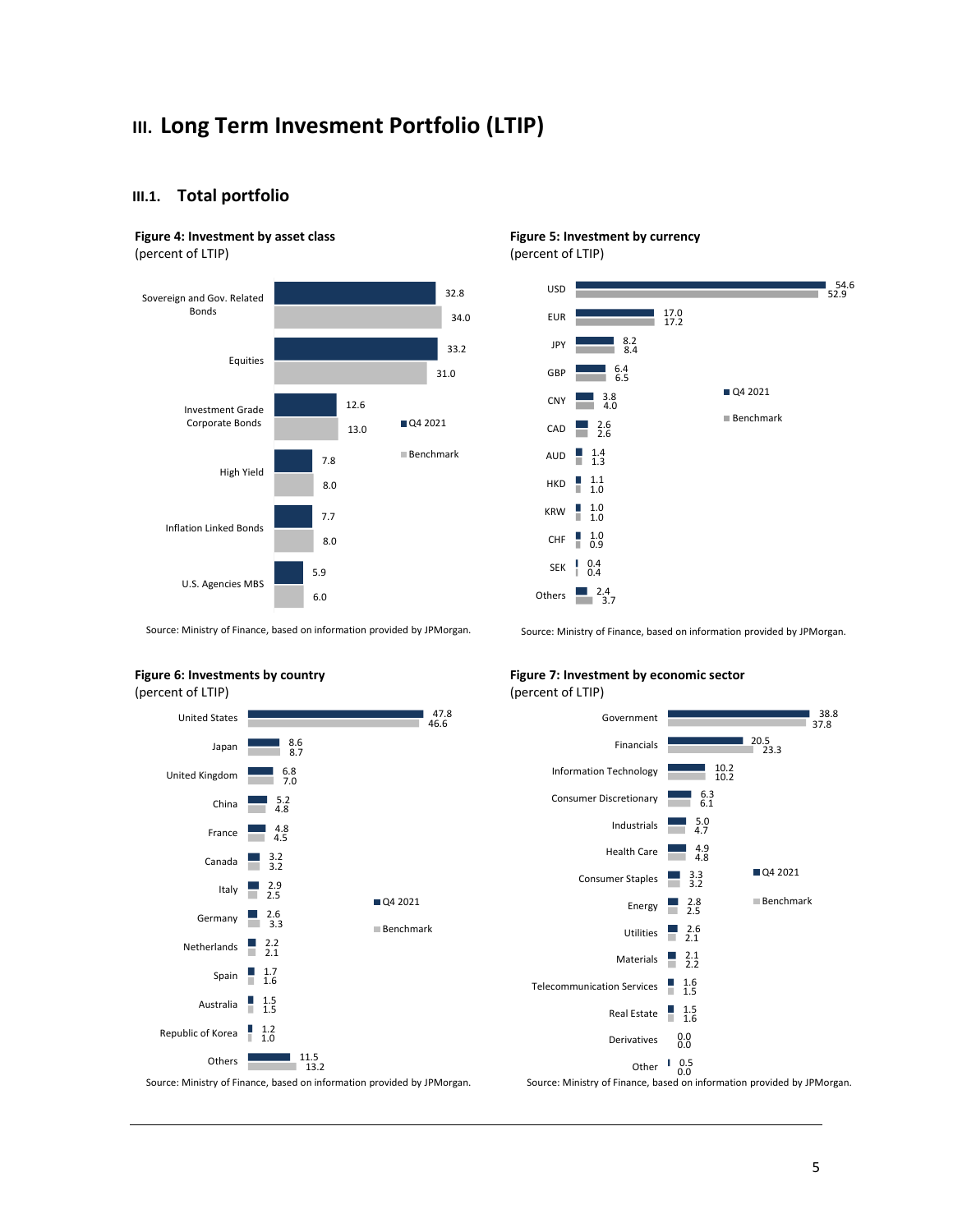#### **III.2. Fixed-Income portfolio**









Source: Ministry of Finance, based on information provided by JPMorgan.

(a) Includes cash and cash equivalents. Source: Ministry of Finance, based on information provided by JPMorgan.

#### **Table 4**: **Portfolio by issuer credit rating**

(percent of the LTIP fixed-income portfolio)

|                       | Sovereign and<br>Government<br><b>Related Bonds</b> | <b>Inflation</b><br><b>Indexed Sov.</b><br><b>Bonds</b> | <b>US Agencies</b><br><b>MBS</b> | Corporate<br><b>Bonds</b> | <b>High Yield</b><br><b>Bonds</b> | <b>Total Fixed</b><br>Income |
|-----------------------|-----------------------------------------------------|---------------------------------------------------------|----------------------------------|---------------------------|-----------------------------------|------------------------------|
| AAA                   | 15.6%                                               | 5.1%                                                    | 8.8%                             | 0.2%                      | 0.0%                              | 29.6%                        |
| $AA+ / AA-$           | 8.5%                                                | 5.1%                                                    | 0.0%                             | 1.1%                      | 0.0%                              | 14.8%                        |
| $A+ / A-$             | 19.5%                                               | 0.3%                                                    | 0.0%                             | 7.2%                      | $0.0\%$                           | 27.0%                        |
| $BBB+ / BBB-$         | 5.4%                                                | 1.0%                                                    | 0.0%                             | 10.2%                     | 0.0%                              | 16.6%                        |
| $BB+ / BB-$           | $0.0\%$                                             | 0.0%                                                    | 0.0%                             | 0.2%                      | 5.6%                              | 5.7%                         |
| $B+ / B-$             | $0.0\%$                                             | 0.0%                                                    | 0.0%                             | 0.0%                      | 4.2%                              | 4.2%                         |
| $CCC+$ or below       | $0.0\%$                                             | 0.0%                                                    | 0.0%                             | 0.0%                      | 1.2%                              | 1.2%                         |
| Others <sup>(a)</sup> | $0.0\%$                                             | 0.0%                                                    | 0.0%                             | 0.2%                      | 0.6%                              | 0.8%                         |
| Total                 | 49.1%                                               | 11.6%                                                   | 8.8%                             | 18.9%                     | 11.6%                             | 100.0%                       |

(a) It includes cash, cash equivalents and unliquitated transactions. Also, in the case of High Yield Bonds, it includes bonds with rating over BB+.

Source: Ministry of Finance, based on information provided by JPMorgan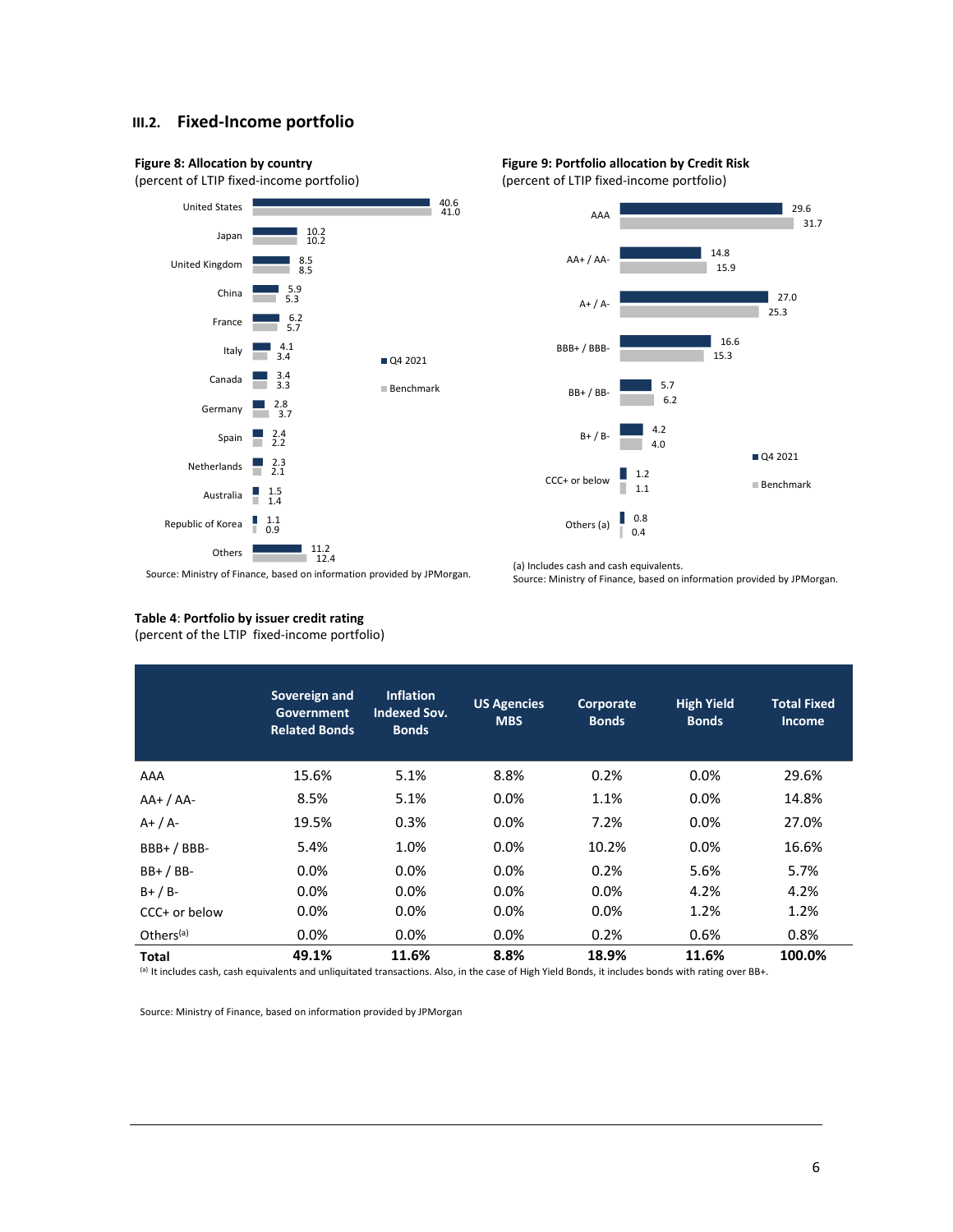







Source: Ministry of Finance, based on information provided by JPMorgan. .

**Figure 12: Largest exposures to high yield bonds** (millions of dollars)



**Figure 13: Largest exposures to US Agencies MBS**  (millions of dollars)



Source: Ministry of Finance, based on information provided by JPMorgan.

(a) Includes cash, cash equivalend and payables. Source: Ministry of Finance, based on information provided by JPMorgan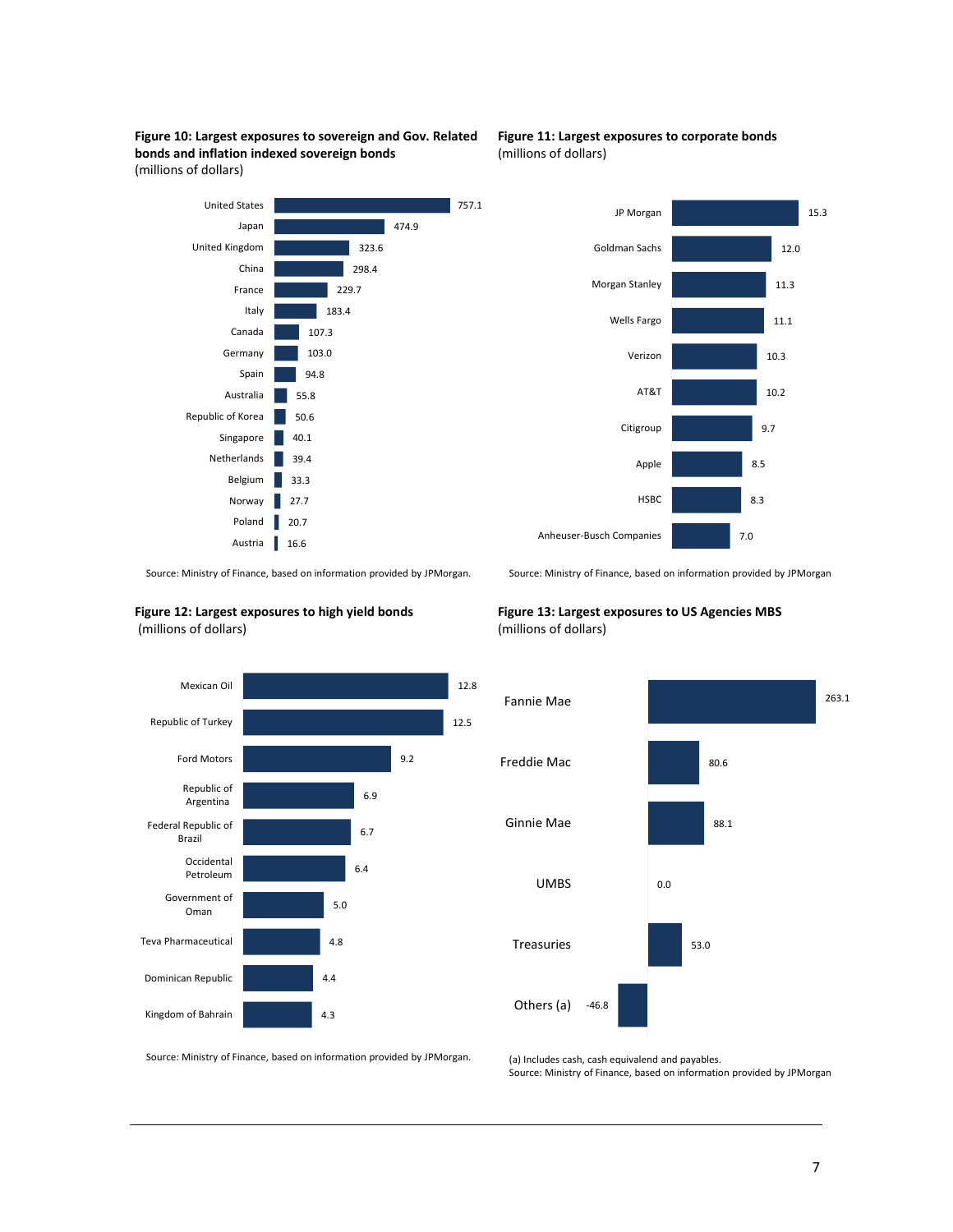#### **Figure 14: Duration** (years)



Source: Ministry of Finance, based on information provided by JPMorgan.

#### **III.3. Equities**



Source: Ministry of Finance, based on information provded by JPMorgan.

Source: Ministry of Finance, based on information provided by JPM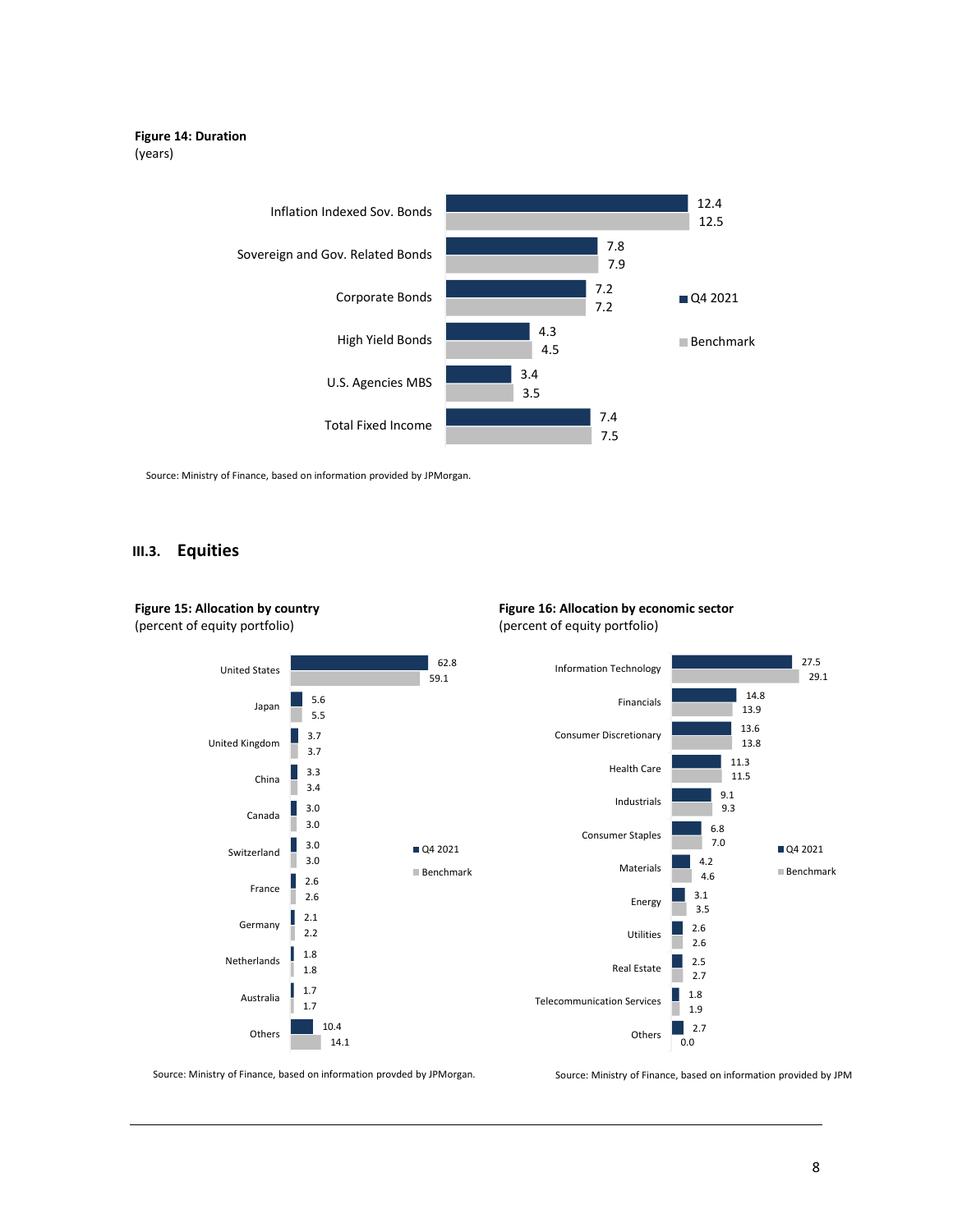**Figure 17: Largest equities investments**

(millions of dollars)



Source: Ministry of Finance, based on information provided by JPMorgan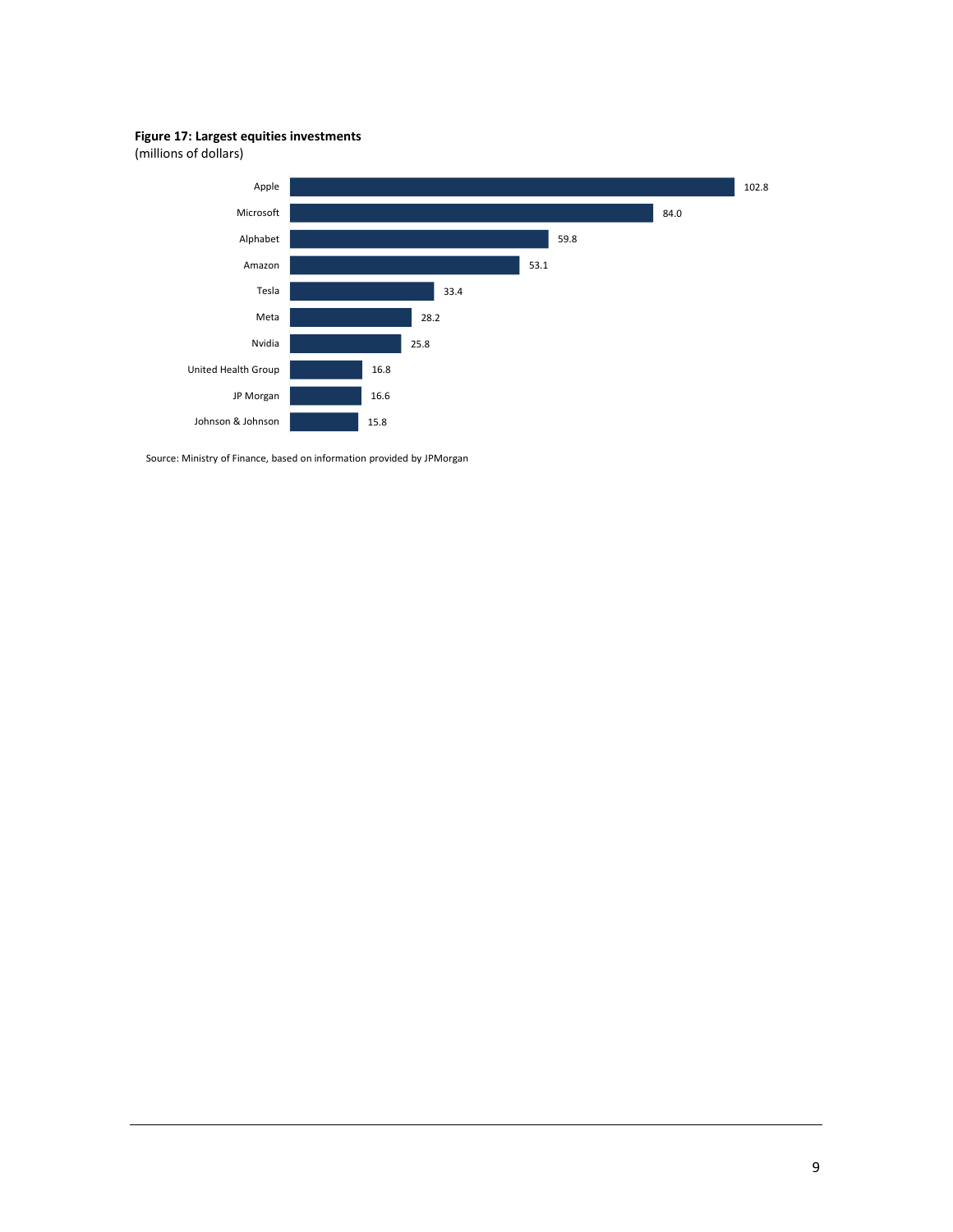## **IV. Other indicators**

An indicator commonly used for monitoring the market risk of the portfolio is the return volatility. In the quarter, the standard deviation of returns of the PRF was 7.15%. <sup>3</sup> The tracking error ex-post, an indicator used to measure the degree of how close the portfolio tracks the return of benchmark, was 38 basis points<sup>4</sup> at the quarter end.

| Table 5: Standard deviation and tracking error ex-post |  |  |  |  |
|--------------------------------------------------------|--|--|--|--|
|--------------------------------------------------------|--|--|--|--|

|                                       | Q4 2021 |
|---------------------------------------|---------|
| <b>Standard Deviation</b>             | 7.15%   |
| Tracking error ex-post (basis points) | 38      |

Source: Ministry of Finance, based on information provided by JPMorgan

## **V. Securities Lending Income and Administration Cost**

The cost associated with the management of the fund by those responsible for the investment<sup>5</sup> was US\$ 1,177,447 during the quarter, while expenses associated with the custody service<sup>6</sup> were US\$ 959,575, and the cost associated to others  $6$  were US\$ 41,348. Meanwhile, the securities lending program generated revenues of US\$ 120,383 during the same period (see table 6).

| Table 6: Other flows in the quarter (in dollars) |              |           |
|--------------------------------------------------|--------------|-----------|
|                                                  |              | Q4 2021   |
| <b>Outflow</b>                                   |              |           |
| Administration                                   |              | 1,177,447 |
| Custody                                          |              | 959,575   |
| Others                                           |              | 41,348    |
|                                                  | <b>Total</b> | 2,178,370 |
| <b>Inflows</b>                                   |              |           |
| Security Lending                                 |              | 120,383   |
| Others                                           |              | 0         |
|                                                  | <b>Total</b> | 120,383   |

Source: Ministry of Finance, based on information provided by JPMorgan and the Central Bank of Chile

 $\overline{a}$ 

<sup>&</sup>lt;sup>3</sup> Standard deviation of annualized monthly gross returns of the past three years.

<sup>4</sup> Standard deviation of annualized monthly excess gross returns of the portfolio against the benchmark in the past three years.

<sup>5</sup> The Central Bank of Chile is responsible for the investment of the sovereign fixed-income portfolio (42% of the fund) and for the US Agencies MBS portfolio (6% of the fund). In the case of the last, the administration is delegated to BNP Paribas and Western Asset Management. The investment of the equities portfolio (31%) is responsibility of Mellon Capital Management Corporation and UBS Asset Management (UBS), while the investment of the corporate bonds portfolio (13%) is responsibility of Credit Suisse and UBS, and the investment of the High Yield portfolio (8%) is responsibility of Nomura Asset Management and BlackRock Institutional Trust Company. The entities responsible for investing portfolios of equities were selected in 2011 in the case of Mellon and in 2020 in the case of UBS, and the corporate bond portfolio managers were selected at the end of 2020, while the entities responsible for investing portfolios of US Agencies MBS and High Yield bonds were selected at the beginning of 2019.

 $6$  Corresponds to other expenses, for example, consulting, overdraft fees, among others.